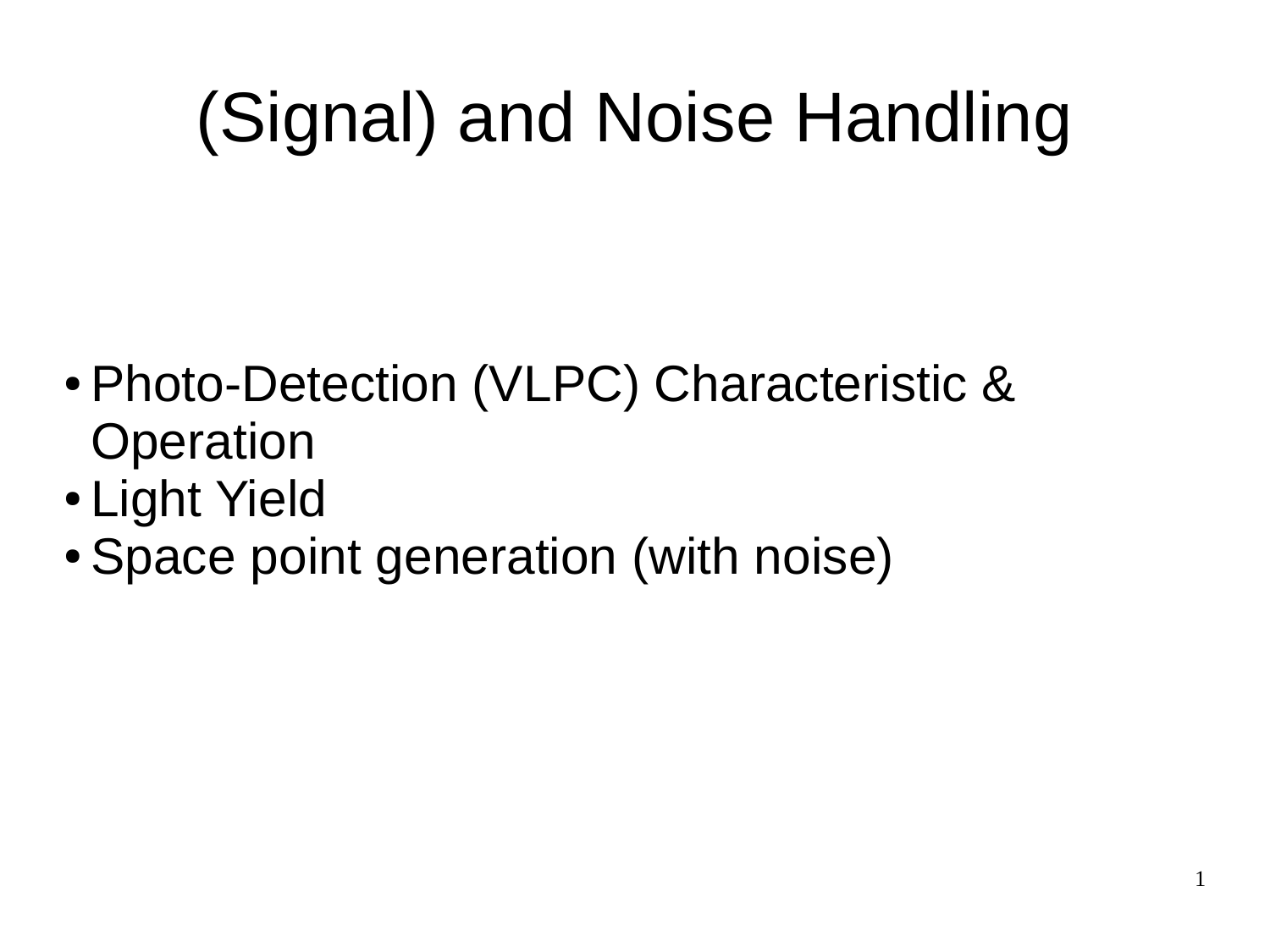## VLPC Characteristics

We use Visible Light Photon Counters from DØ to detect light from the fiber tracker. These devices:

- Operate at 9-10K
- Have a high quantum efficiency (0.8)
- Have a High singles rate (100kHz)



Note: Dark count ratio is the probability of finding a noise hit within a  $\sim$ 180ns gate.

Plots from D. Adey Thesis, p81

[https://www2.warwick.ac.uk/fac/sci/physics/staff/academic/boyd/stuff/david\\_adey\\_phdthesis\\_librarycopy\\_2012.pdf](https://www2.warwick.ac.uk/fac/sci/physics/staff/academic/boyd/stuff/david_adey_phdthesis_librarycopy_2012.pdf)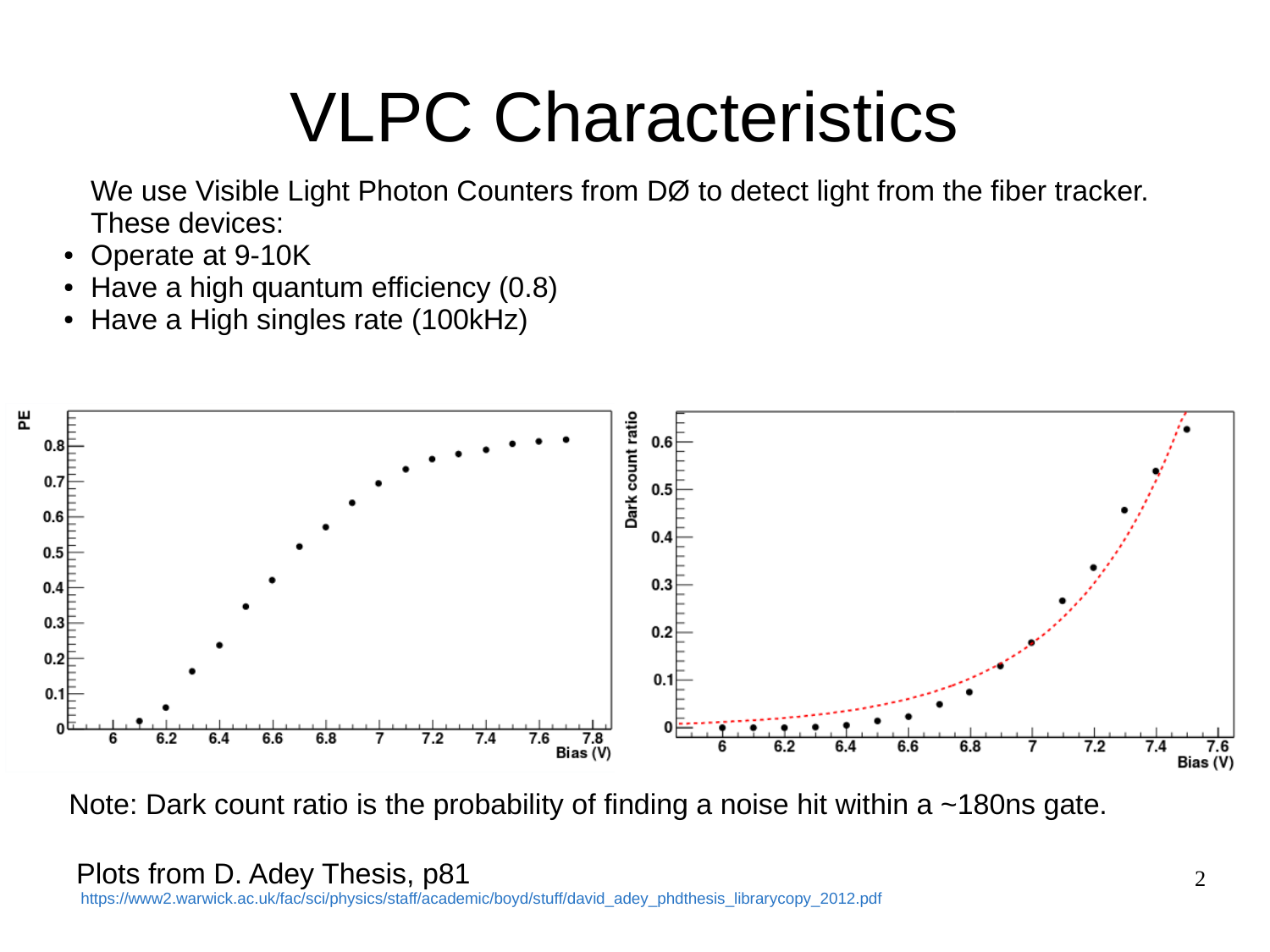### VLPC Operation



- Optimize bias so that we have a good Quantum Efficiency, with lowest noise
- It is a balancing game, and a lower noise would also lower efficiency.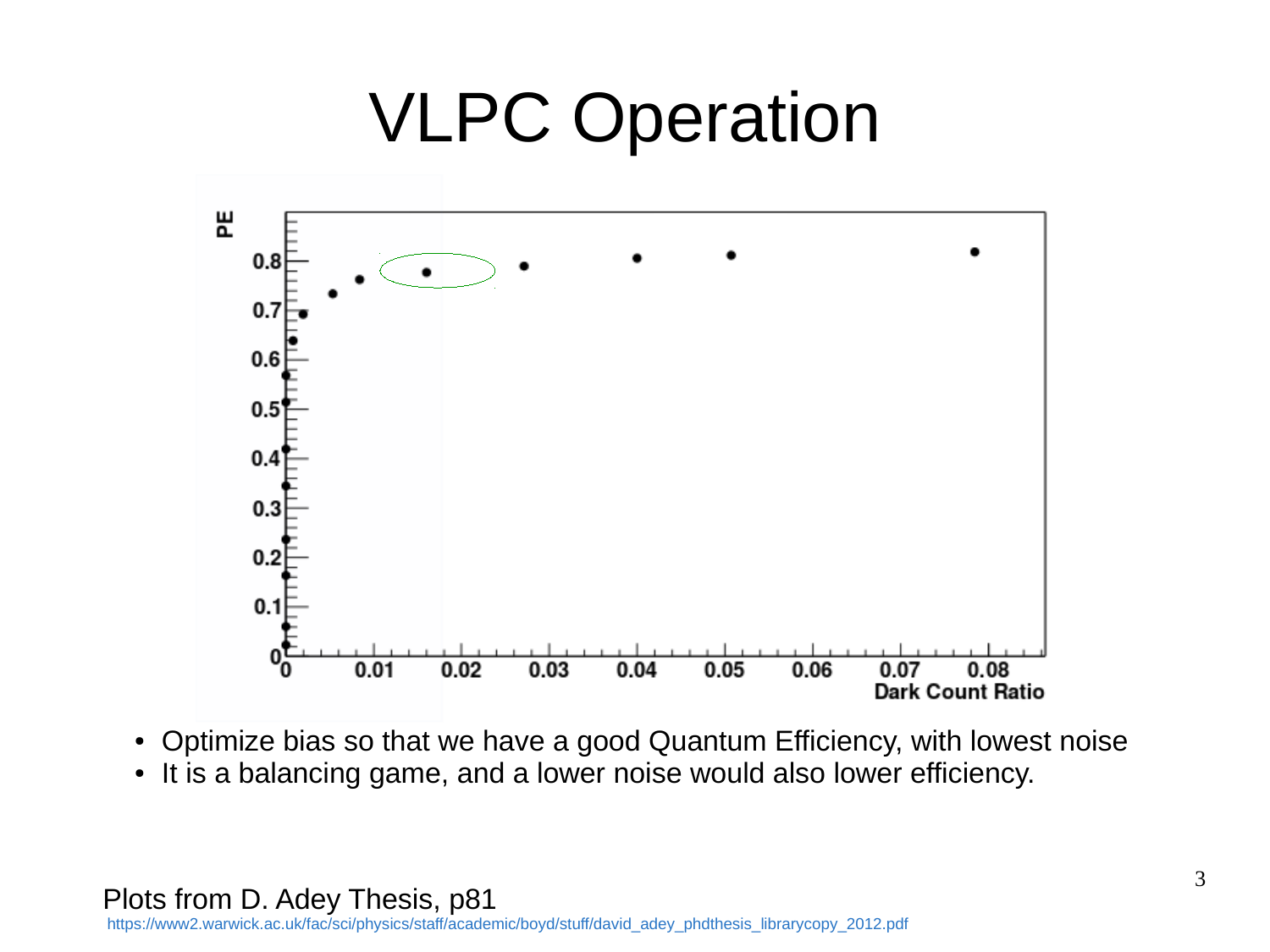## VLPC Operation



• VLPCs are calibrated using LED source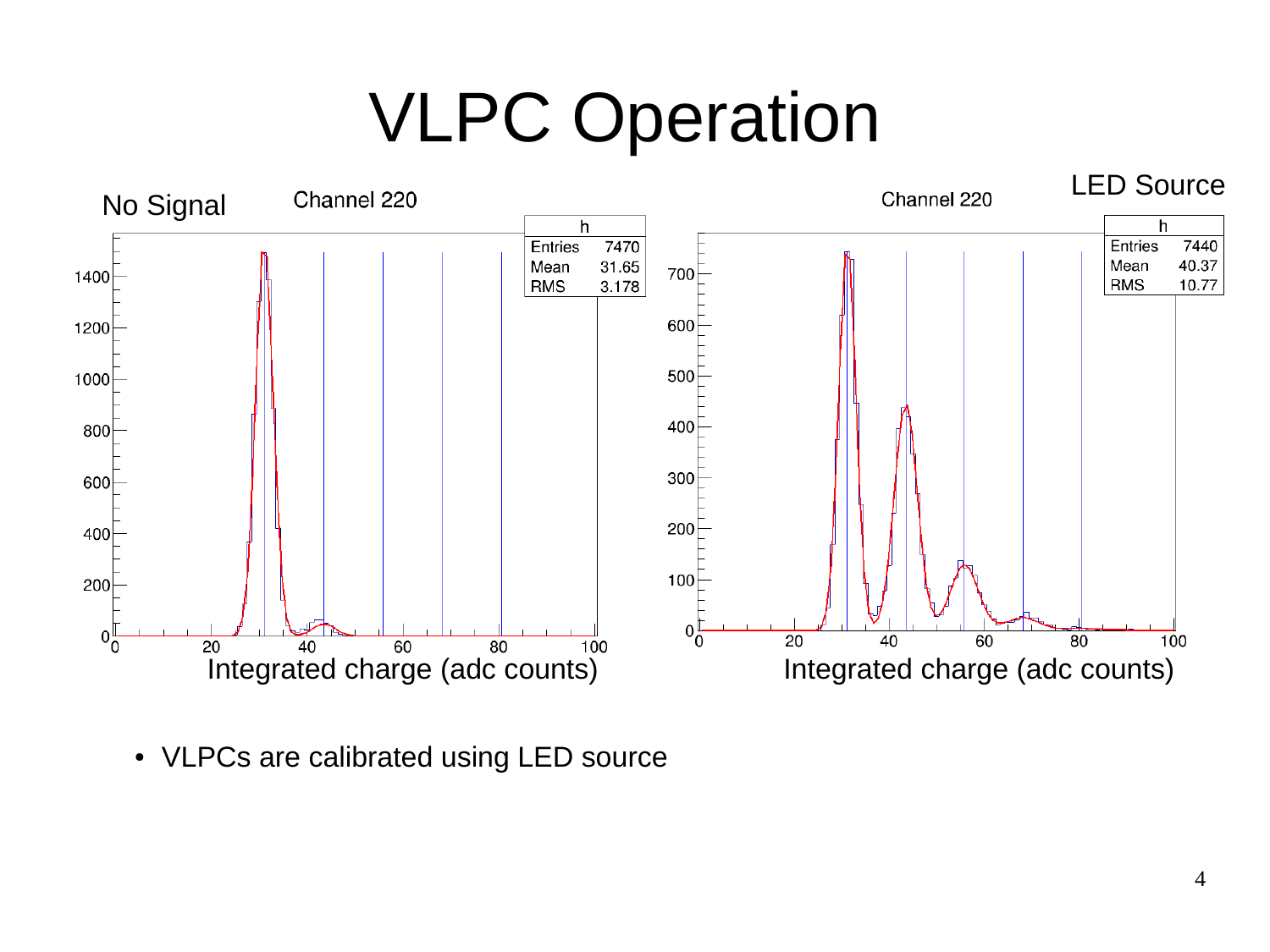## VLPC Operation



- Some channels are much lower gain, which makes calibration more difficult
- Fit function produces a high chi square when it fails, which allows efficient verification of the calibration.
- These low gain channels are probably more noisy, just from the peak widths.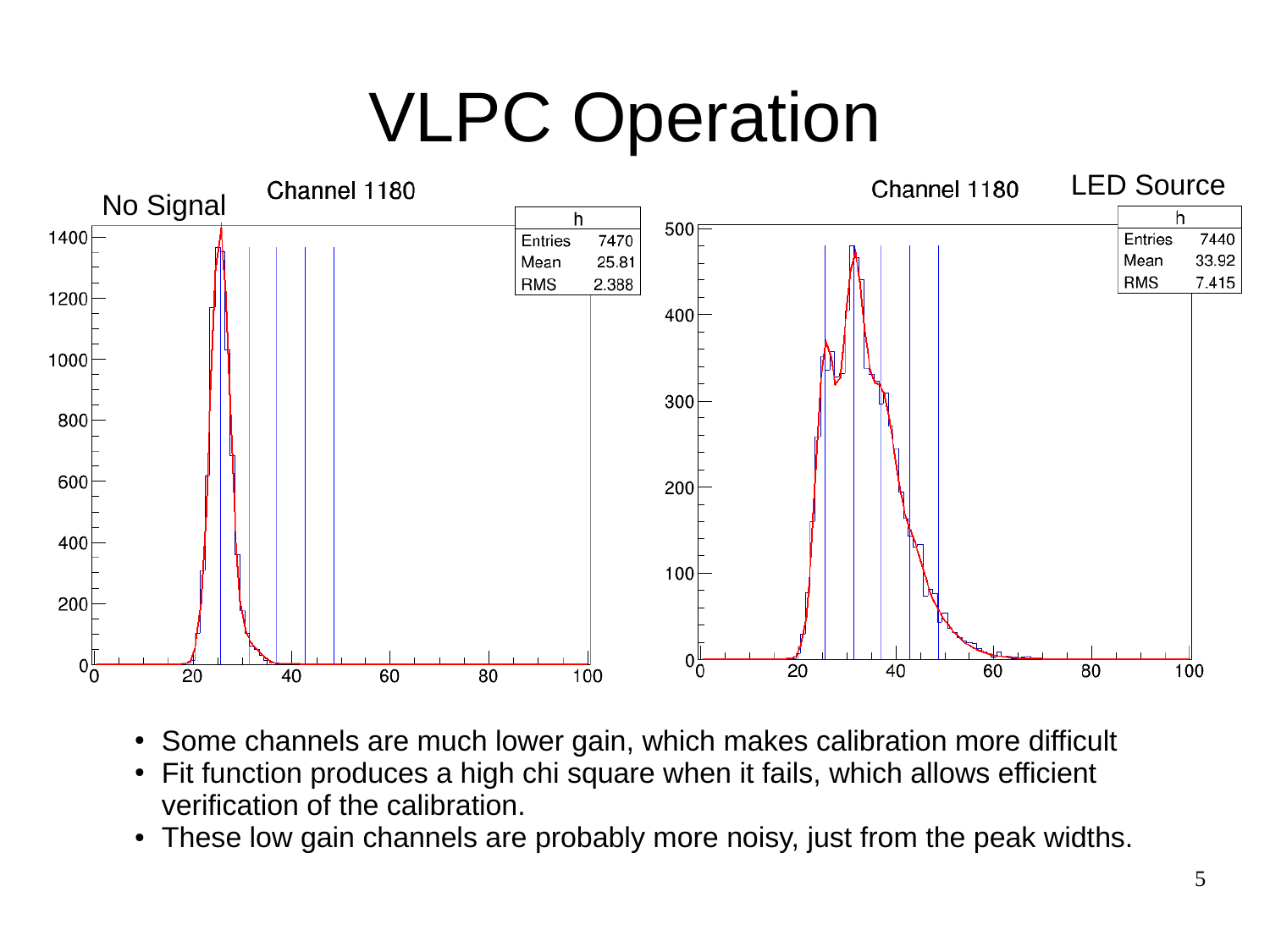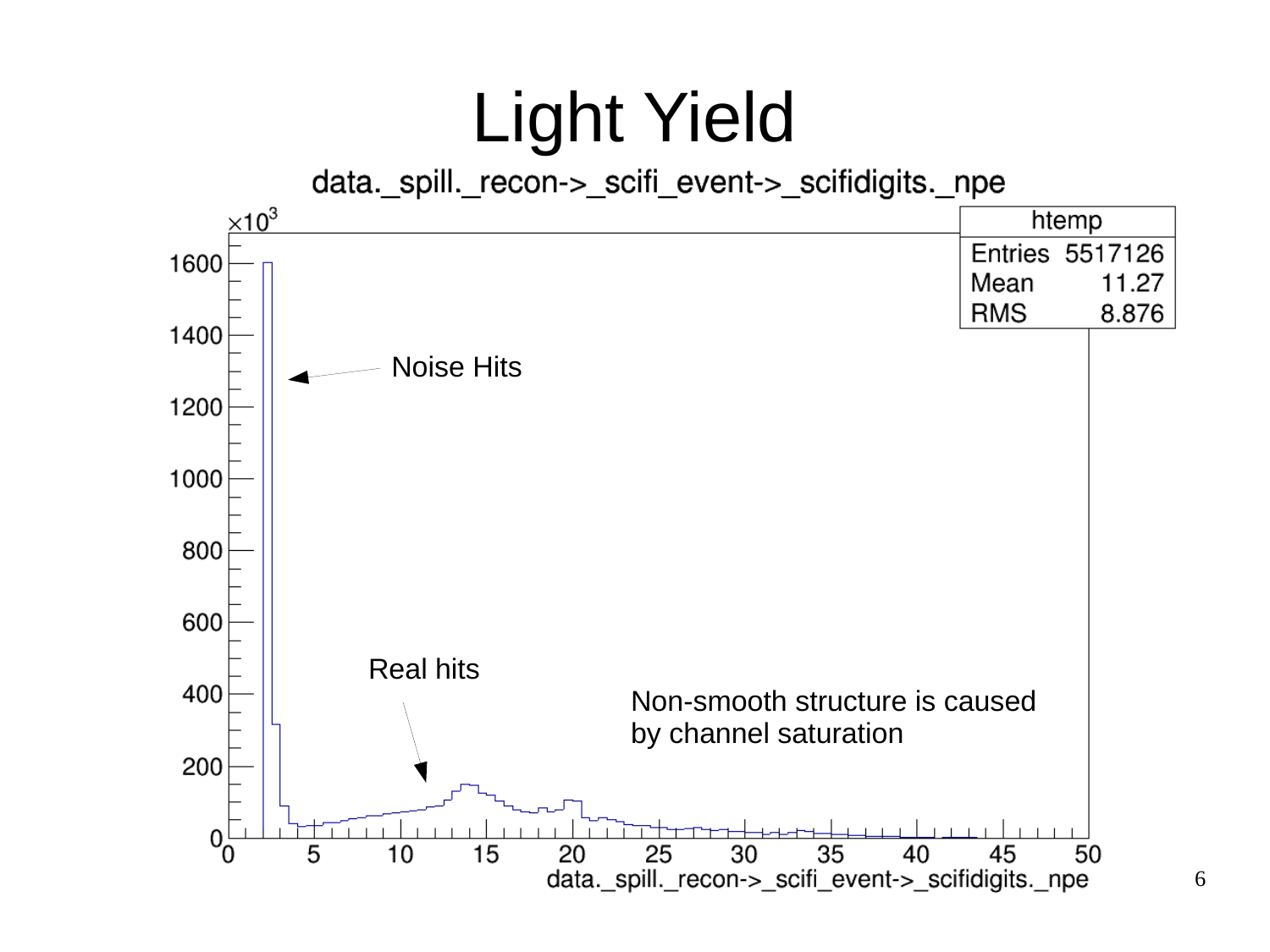# Space point generation

- Digits:
	- $\cdot$  Generated if  $>2.0$  pe is seen in the channel
	- Probability for hit from noise is 0.1 per plane per trigger
- Clusters:
	- Combine neighboring digits.
- Spacepoints:
	- First: attempt to assemble triplet space points, from 3 intersecting planes.
		- Probability for 'fake' from noise is 7E-6 per station per trigger.
	- Second: attempt to make doublet spacepoints, from 2 intersecting planes.
		- Probability for 'fake' from noise is quite high: 3.6E-2 per station per trigger.
		- Noise can cause the 'real' hit to be generated in the wrong place:
			- Mitigated by first using digits in descending light yield order.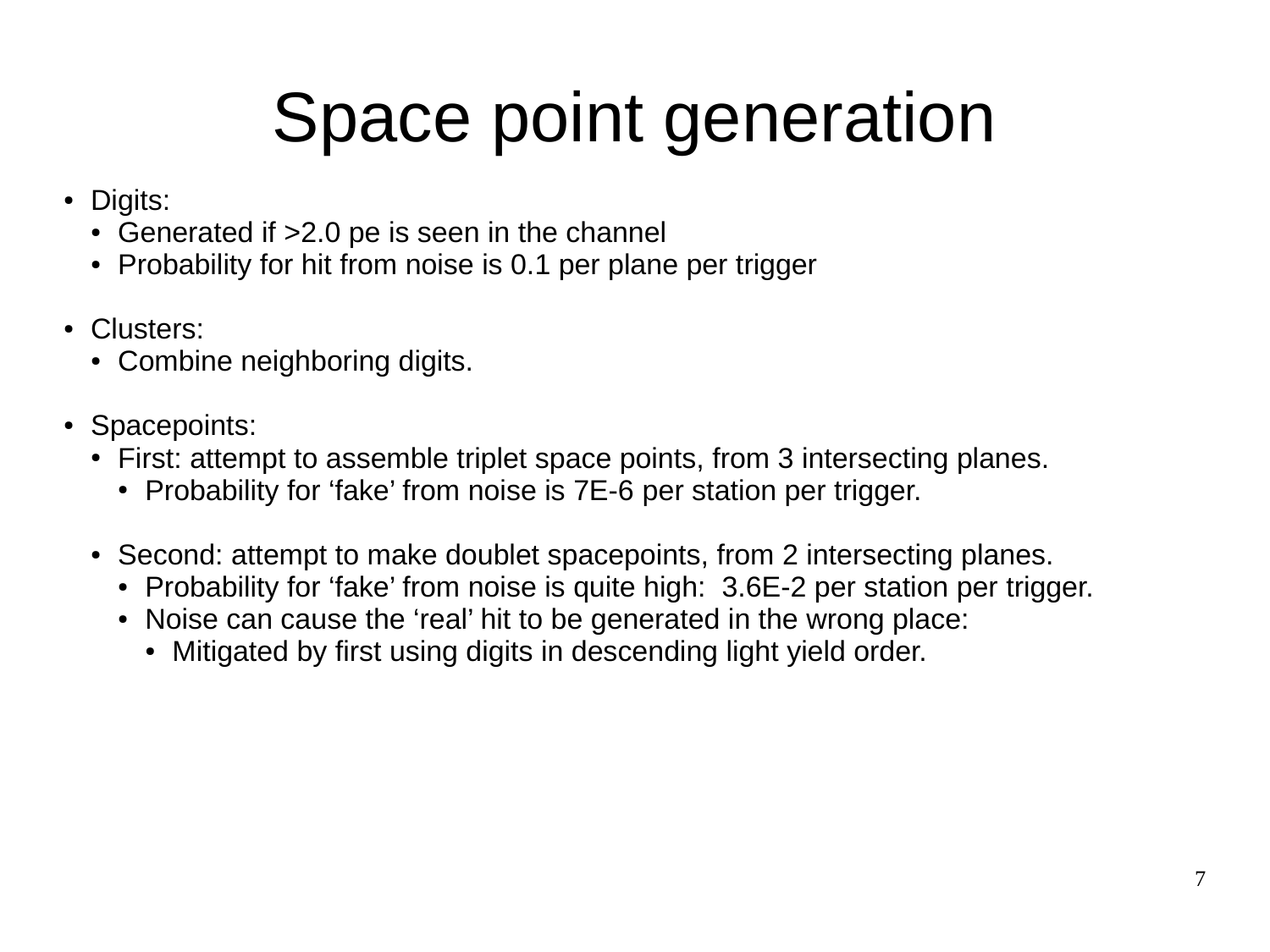## Light Yield

- For space points
- Note the noise suppression due to space point selection



data. spill. recon-> scifi event-> scifispacepoints. npe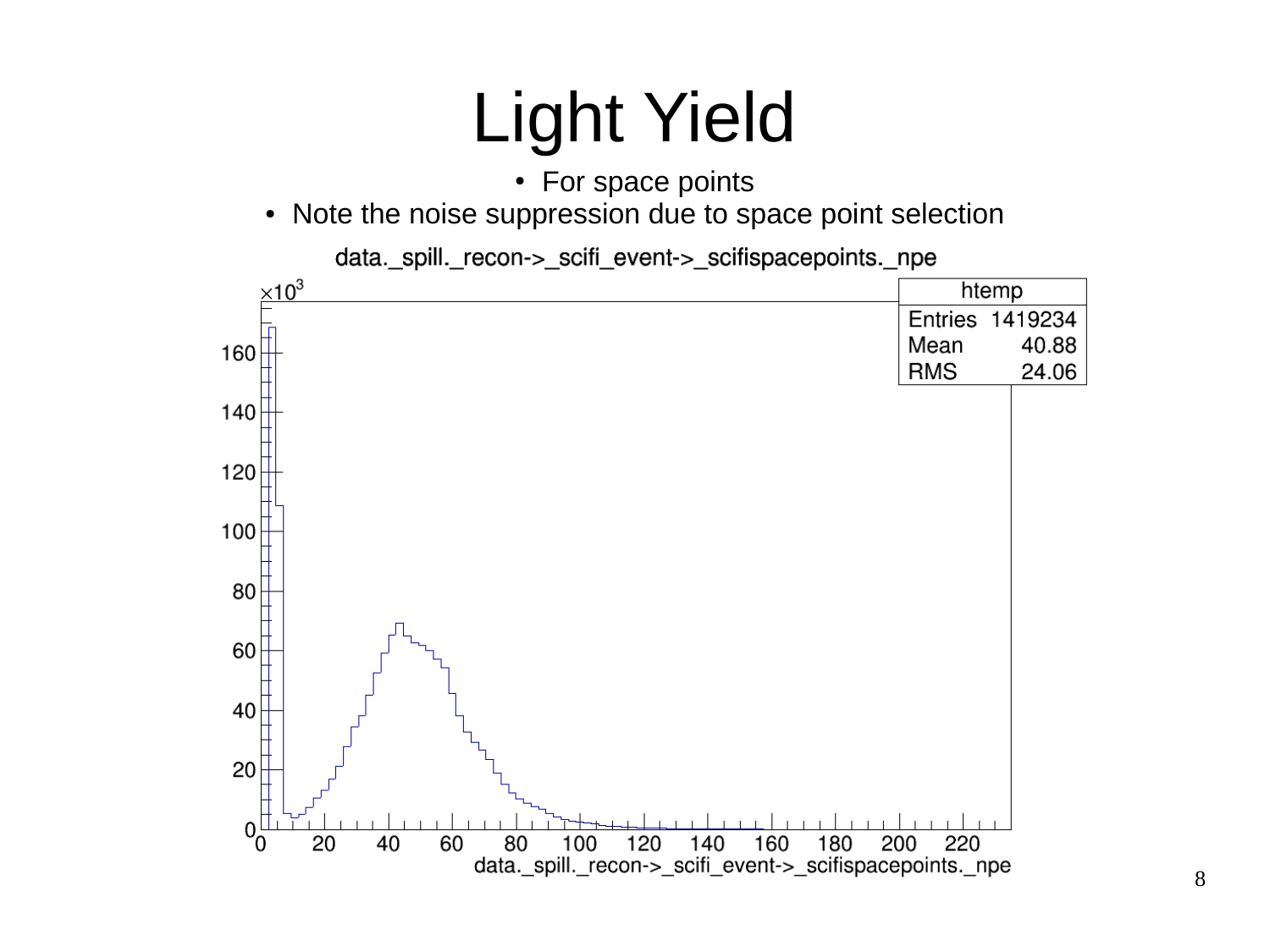## Light Yield: Tracks



- Seed space point is the space points used in tracks
- The final step of noise rejection is able to completely remove the detector noise

Plots from M. Uchida run summary web pages.

<http://www.hep.ph.ic.ac.uk/~mgeorge/Files/2016MICEData/MAUS2.8.2/8681/>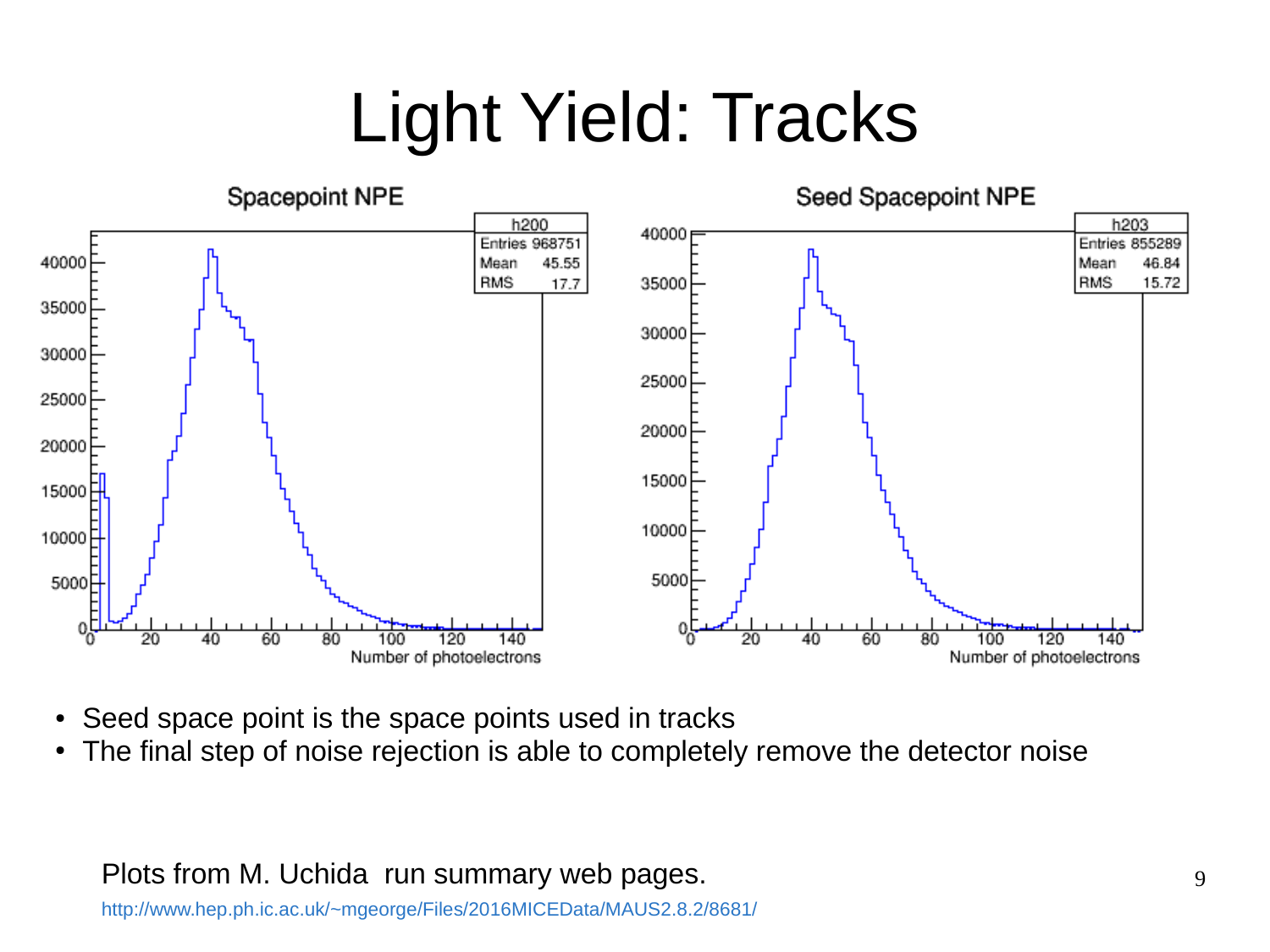## Conclusion

- Noise is central to the detector:
	- Can't live without it
	- Need to balance cuts / reconstruction algorithms to reduce the impact of noise.
		- Setting high p.e. cuts removes noise, but also decreases efficiency!
- Noise introduces ambiguity when generating 'doublet' space points
	- Ambiguity is reduced by using pulse height information
		- Still possible to move a space point with noise (inefficiency!)
- Pattern recognition delivers 'final' noise rejection.
	- Works very well, noise is not visibly propagated to final track fits.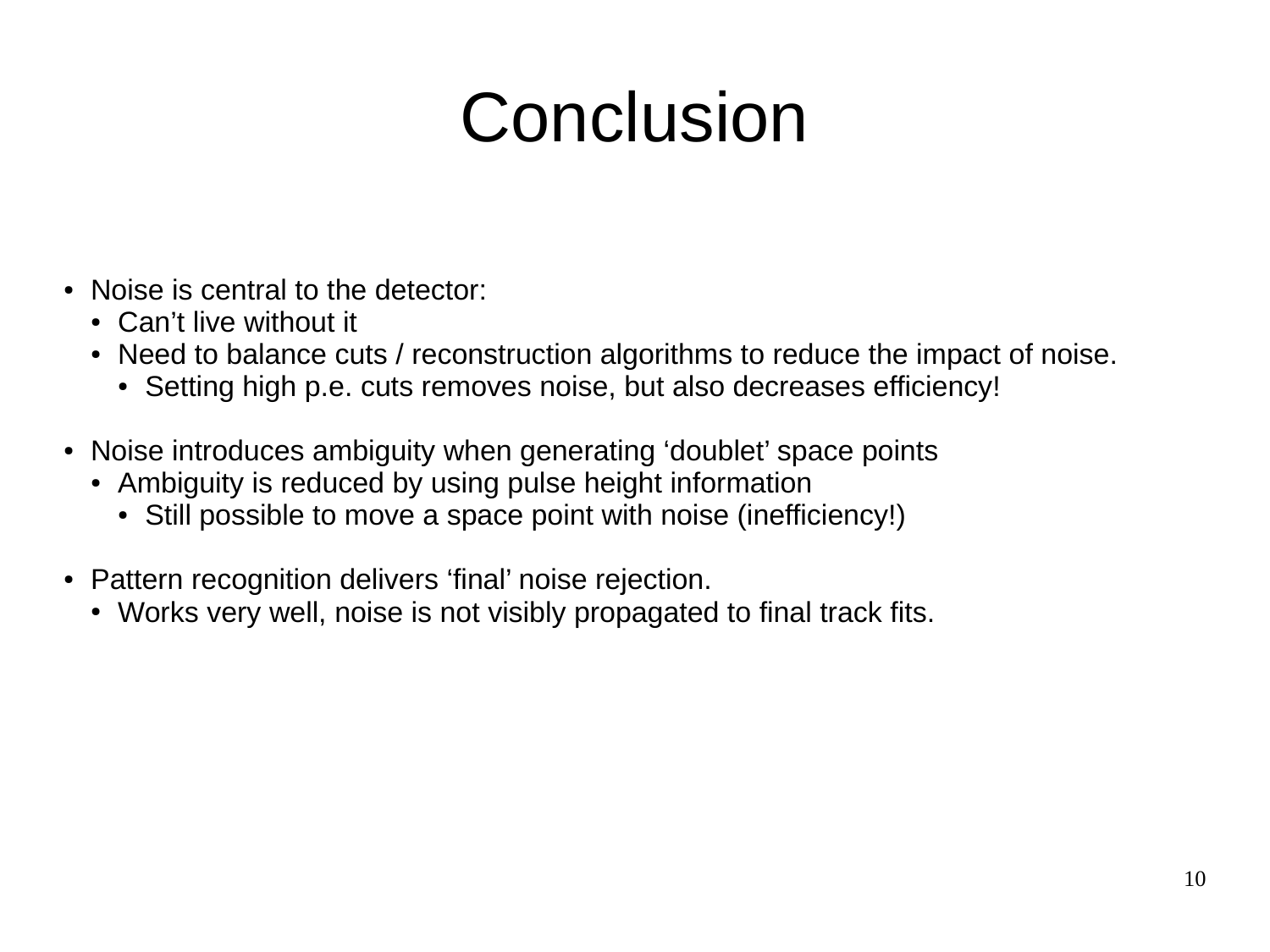## Back up slides on dead channels/digits...

• If you don't want to go through these yet, that's fine.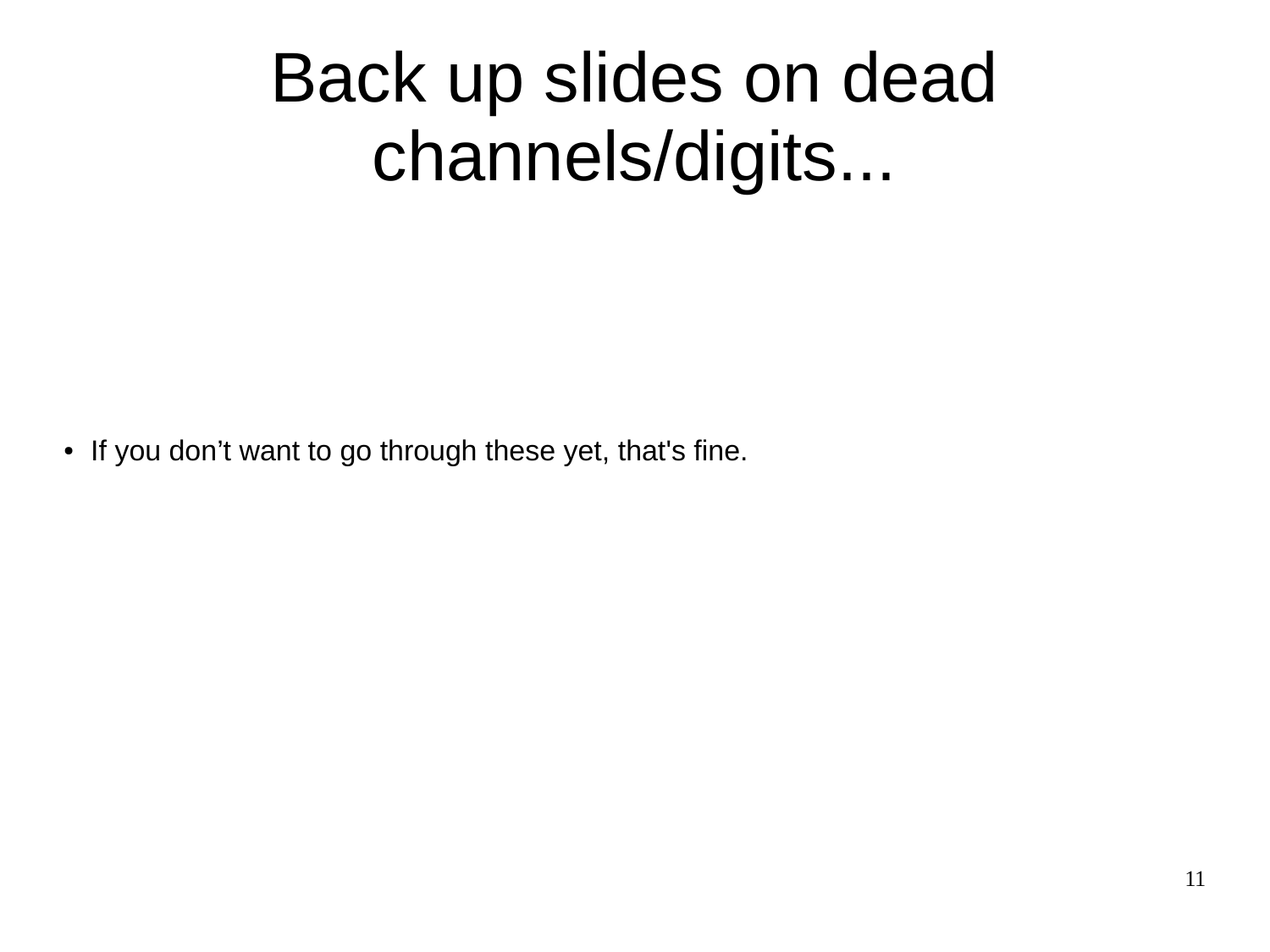#### Tracker: Upstream Digits





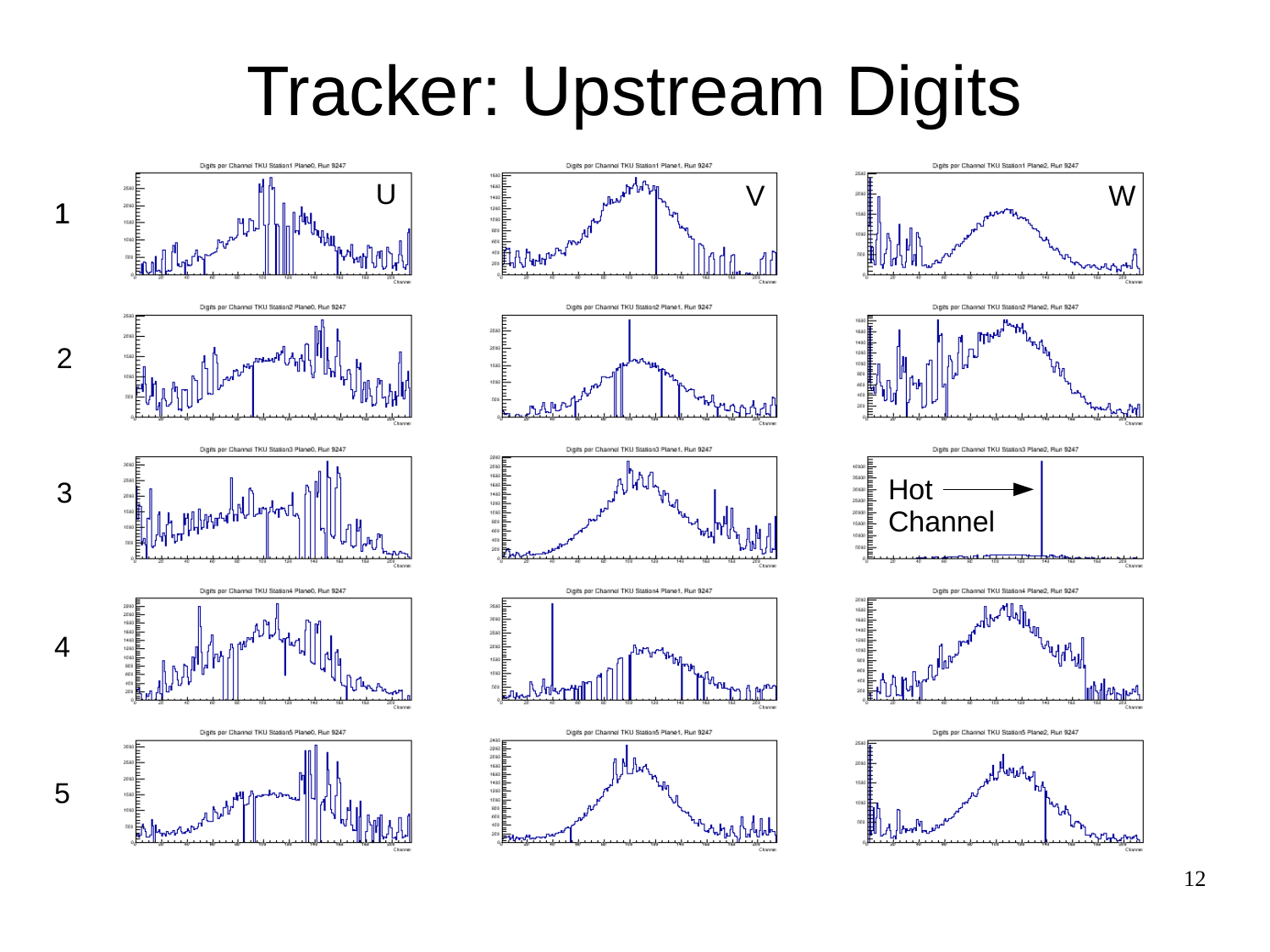### Tracker: Digit use & Noise

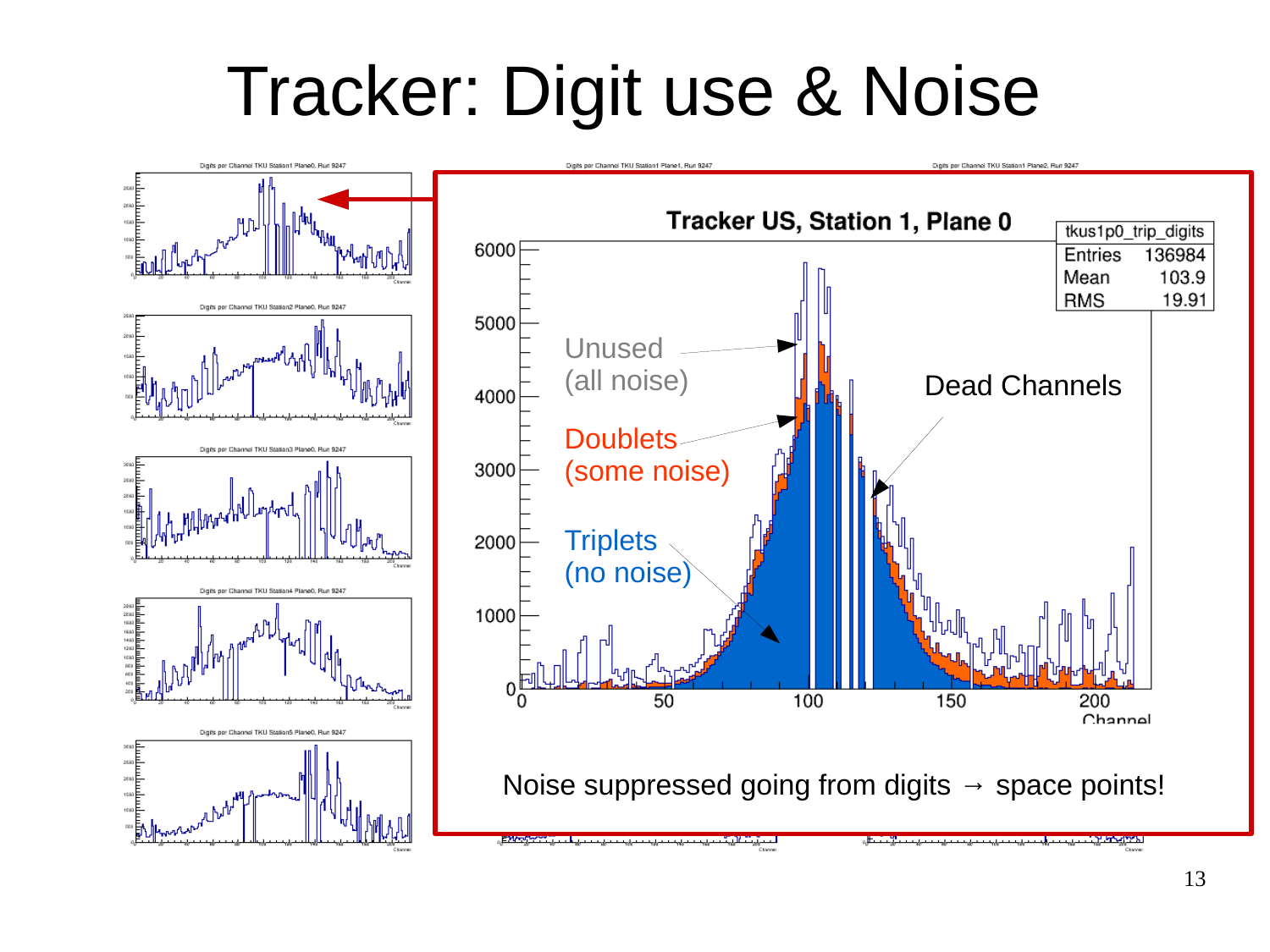#### Tracker: Upstream Digits





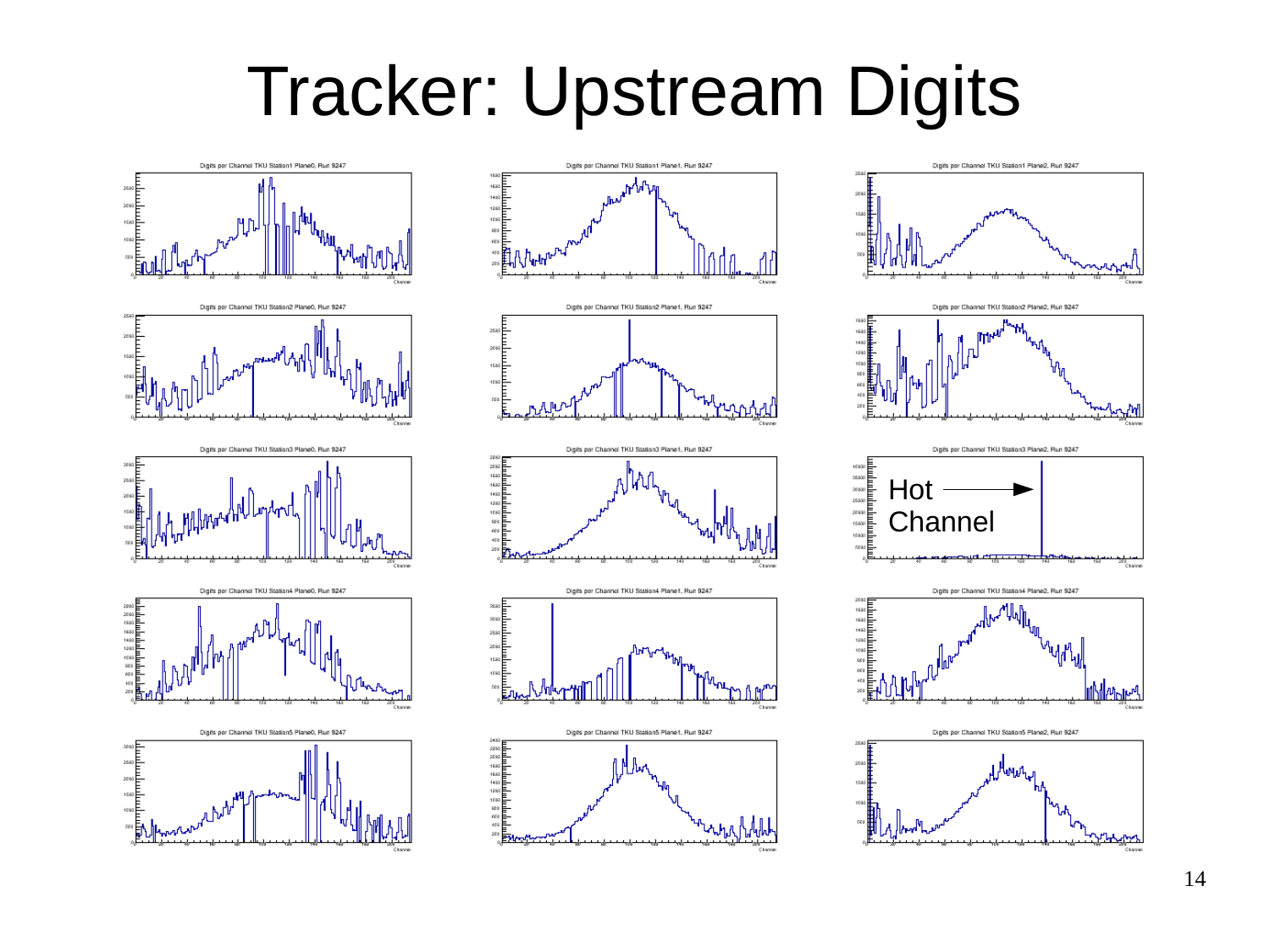#### Tracker: Downstream Digits